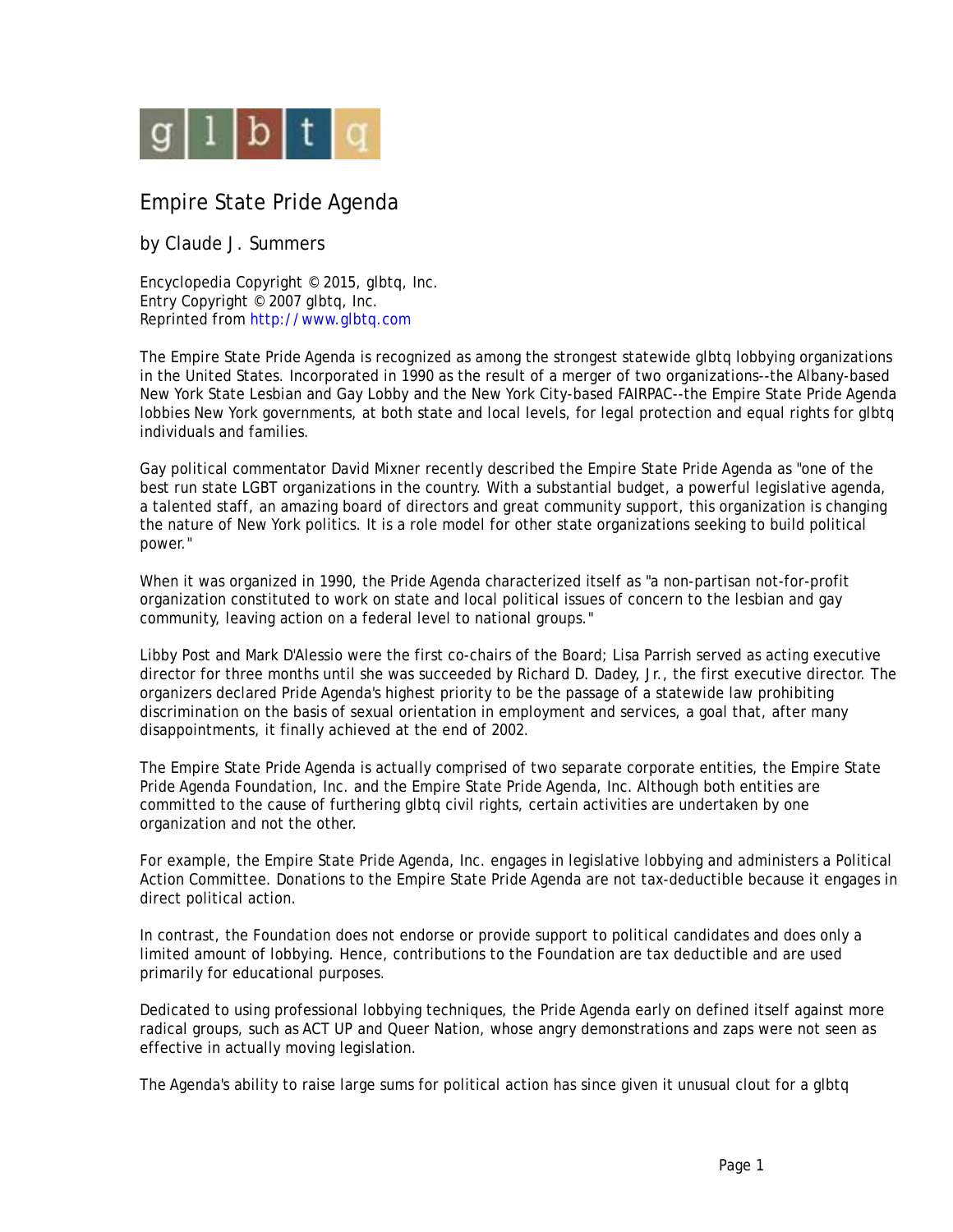activist organization, as evidenced by the fact that leading politicians, including President Clinton, Vice President Gore, and New York governors have attended its annual dinners. At the same time, however, central to the organization's success has been its grassroots moorings and its responsiveness to its constituencies.

Pride Agenda quickly proved itself effective in the political arena, at first in New York City and then in other urban areas in the state. In its early years, it was influential in the election of Deborah Glick as the first openly lesbian member of the New York legislature and in the election of an openly gay man, Thomas K. Duane, to the New York City Council. In 1998, Duane was elected to the state senate.

Just as the struggle for an anti-discrimination law in New York City was long stalled by a handful of powerful politicians and unions, so the struggle for a statewide anti-discrimination law was stymied for many years by the Republican-controlled state senate. As early as 1993, the Democratic-controlled state assembly passed an anti-discrimination measure, but senate leaders repeatedly refused to bring the proposal to a vote.

When U.S. Senator Alphonse D'Amato failed to use his considerable clout within the state Republican party to advance an anti-discrimination bill in the state senate, the Pride Agenda in 1998 endorsed D'Amato's opponent, Chuck Shumer. In a very close election, Shumer overwhelmingly carried the gay and lesbian vote and defeated D'Amato, who, in a very controversial decision, had been endorsed by the Human Rights Campaign.

The Pride Agenda's flexing of political muscle, especially its willingness to mobilize its constituency against unresponsive incumbents, was no doubt noticed by Republican Governor George Pataki, who in 1999, at the Agenda's urging, called for the passage of a state hate crimes bill that includes sexual orientation, a bill that he signed into law in 2000, the same year that New York formally repealed its sodomy law.

Over the next several years, Pataki proved to be receptive to the Pride Agenda's lobbying. In 2001, he addressed the Pride Agenda's annual fall dinner and pledged not only to issue an executive order granting surviving same-sex partners of the victims of the September 11, 2001 terrorist attacks the same benefits received by surviving spouses, but also to support the passage of an anti-discrimination bill.

Not surprisingly, Pataki became the first Republican to be endorsed by Empire State Pride for a statewide office when he ran for reelection in 2002. Shortly after his reelection, the state senate finally approved the anti-discrimination bill, and Pataki signed it into law the very day it passed. Thirty-one years after an antidiscrimination bill was first proposed, New York became the thirteenth state to prohibit discrimination against gay men and lesbians in employment and public services.

However, passage of SONDA (the Sexual Orientation Non-Discrimination Act) was not without controversy. The failure of the bill to include gender identity as a protected class led to a bitter rift between the Pride Agenda executive director Matt Foreman, who served from 1997 until 2003 when he left to head the National Gay and Lesbian Task Force, and state senator Duane, who accused the Pride Agenda of marginalizing transgendered people.

In response, Foreman contended that including gender identity in the bill would doom it to yet another rejection and pledged to increase the Pride Agenda's efforts on behalf of the transgendered.

If the passage into law of SONDA was the Pride Agenda's most visible statewide accomplishment in the early years of the new millennium, the organization also deserves credit for numerous other achievements at both state and local levels, including New York City's domestic partner legislation (1998) and antidiscrimination laws even in such conservative areas of the state as Westchester County (1999) and Nassau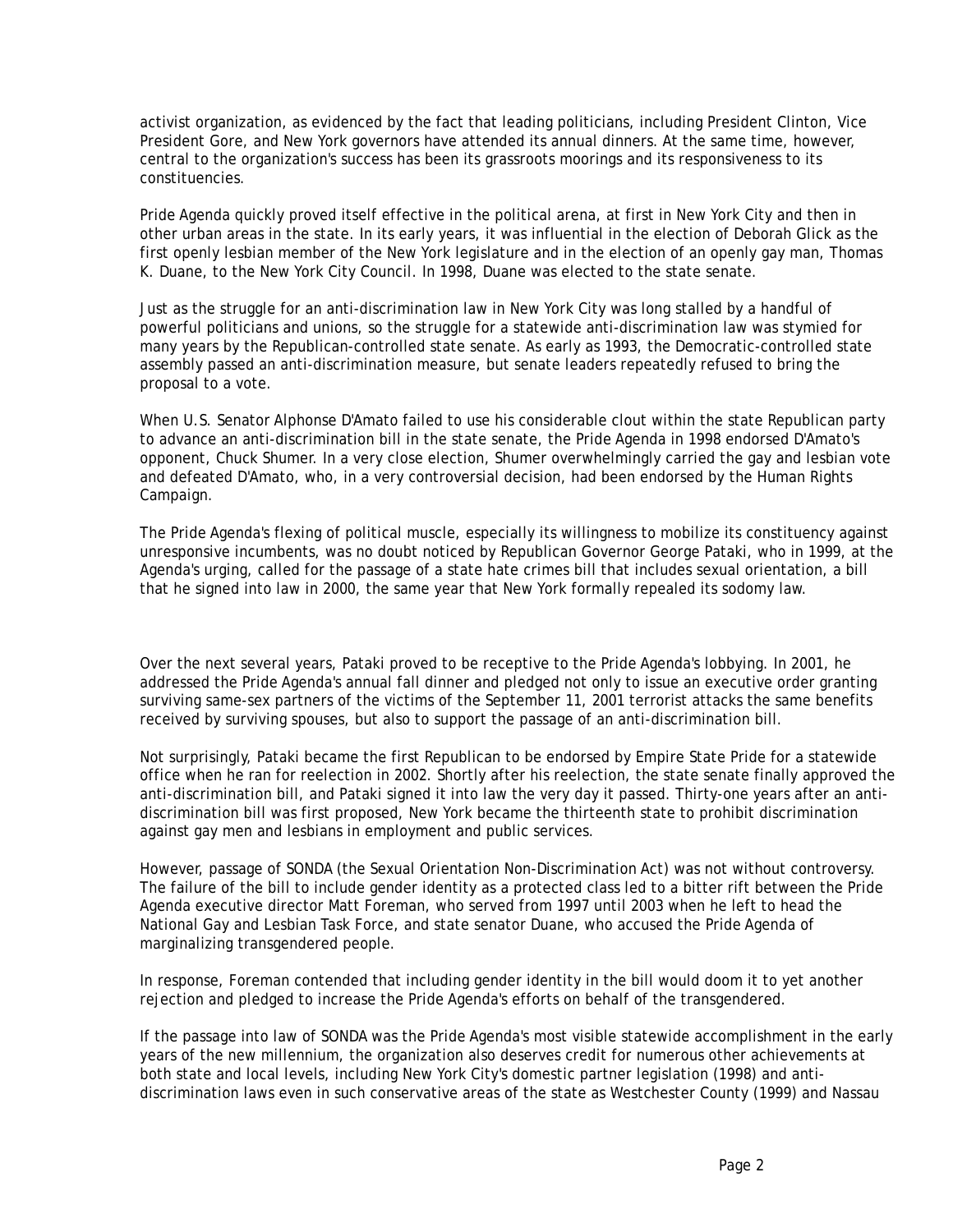County (2000). Pride Agenda also lobbied successfully for the inclusion of gender identity in the antidiscrimination laws passed by the city of Rochester (2001) and New York City (2002).

The Pride Agenda was also influential in the election of such openly gay politicians as Christine Quinn to the New York City Council in 1999 and Danny O'Donnell to the New York state assembly in 2002. Quinn was chosen Council Speaker in 2006, making her one of the most prominent openly lesbian elected officials in the country.

Much of the Pride Agenda's focus in recent years has been on achieving equality for glbtq families. To that end, it lobbied the New York City Council to pass the Equal Benefits Bill in 2004. When the bill, which requires city contractors to provide domestic partners the same benefits they give to spouses of employees, was vetoed by Mayor Bloomberg, the Council overrode his veto by a vote of 41 to 4.

The Pride Agenda has also won passage of a number of statewide measures, including a law guaranteeing same-sex domestic partners the same rights as spouses and next of kin when taking care of loved ones in hospitals and nursing homes and a law granting domestic partners the same priority as spouses in making decisions about burial of a loved one.

The Pride Agenda has been successful in defeating efforts by some members of the New York legislature to pass a Defense of Marriage Act, and it has persuaded several state agencies to recognize same-sex marriages performed in other jurisdictions, such as Massachusetts and Canada, as valid in New York.

When New York's highest court disappointingly ruled in 2006 that there was no constitutional mandate to provide same-sex couples access to marriage, the Pride Agenda mobilized thousands to protest the ruling at seven rallies across the state and officially began a campaign to achieve marriage equality in New York.

In 2003, Alan Van Capelle was appointed Executive Director of Empire State Pride Agenda and Empire State Pride Agenda Foundation. The youthful Van Capelle created a stir in 2006 when he criticized Senator Hillary Clinton and other Democrats for their failure to support same-sex marriage.

Van Capelle led the effort to secure marriage equality in the state in 2009, when a bill authorizing samesex marriage passed the Assembly but failed in the Senate, despite the strong support of Governor David Patterson.

In 20010, Ross D. Levi, who had served the Pride Agenda in a number of capacities, including Legislative Counsel and Director of Public Policy and Education, succeeded Van Capelle as Executive Director.

At Levi's direction, the Pride Agenda joined a coalition of glbtq groups assembled by Governor Andrew Cuomo in March 2011 to work on securing marriage equality as one of the new governor's chief priorities.

The coalition raised money and agreed on a concerted and coherent strategy to increase public support for marriage equality. As a result of the campaign, polls in early June 2011 showed that almost 60% of New Yorkers supported same-sex marriage.

The state Assembly once again passed the marriage equality bill, but the Republican-controlled state Senate remained an obstacle; it was not even certain that the chamber would permit a vote. However, after intense lobbying by Governor Cuomo and the coalition, the Senate majority leader agreed to allow the marriage equality bill to come to a vote.

On June 24, 2011, after the adoption of an amendment specifying religious exemptions, the marriage equality bill was passed by a vote of 33 to 29. That very night Governor Cuomo signed the bill into law.

With marriage equality having been achieved, the passage of the Gender Expression Non-Discrimination Act